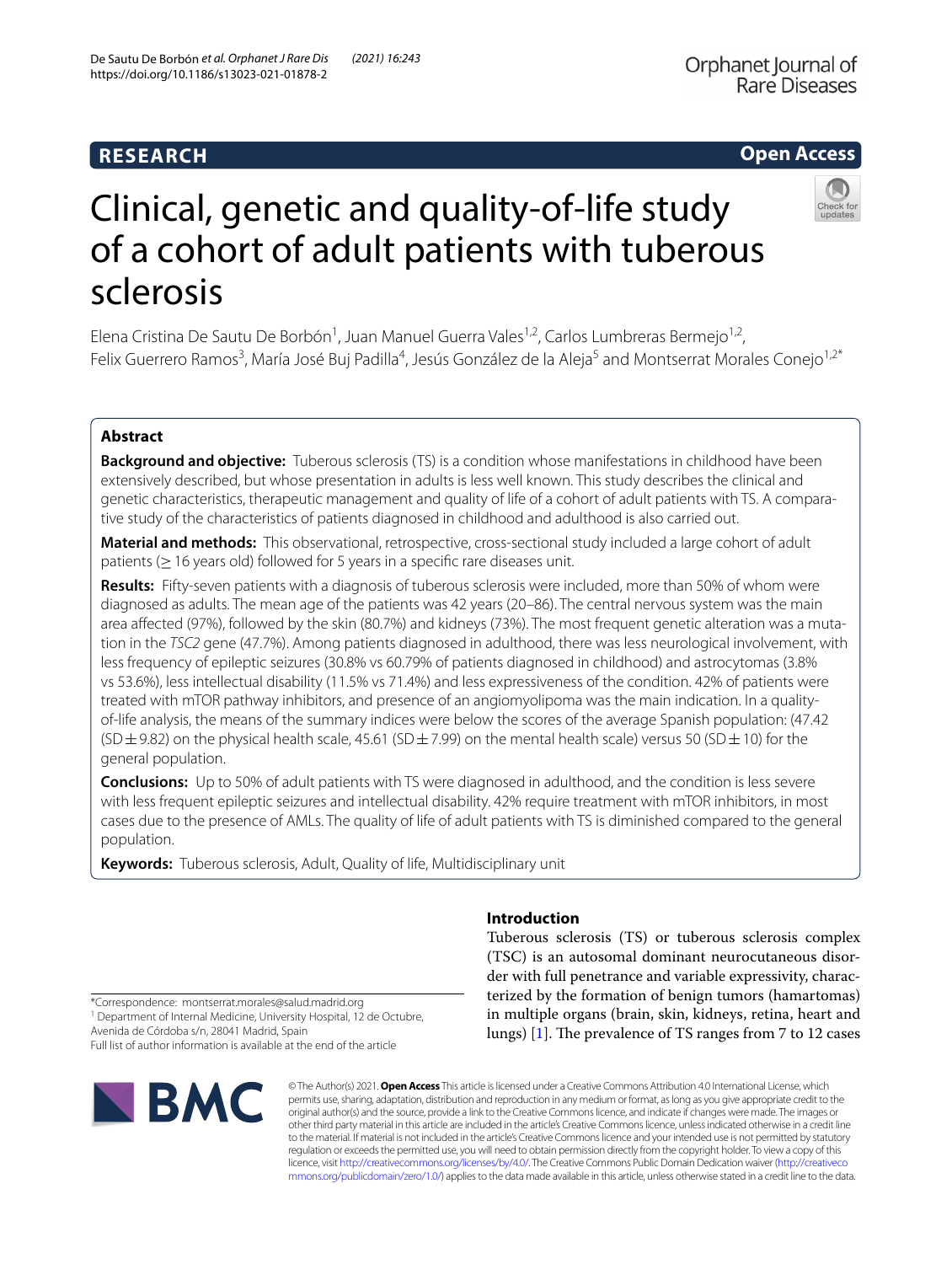per 100,000 inhabitants and the incidence at birth is 1 case per 5000–10,000 newborns [\[2](#page-9-1)-[5\]](#page-9-2).

Mutations in one of two tumor suppressor genes (*TSC1* and *TSC2*) have so far been identifed as the cause of TS. These genes encode two proteins (hamartin and tuberin) which form a complex, whose functions include cell growth inhibition by inhibiting mammalian target of rapamycin complex 1 (mTORC1) [\[6](#page-9-3), [7\]](#page-9-4).

Diagnosis is based on genetic and/or clinical criteria established at the International Tuberous Sclerosis Complex Consensus Conference in 2012 [[7](#page-9-4)]. Patients require close monitoring to assess disease progression and the appearance of new lesions.

mTOR inhibitors have been used in recent years for the treatment of this condition. The accepted indications for these drugs are the presence of growing asymptomatic subependymal giant cell astrocytomas (SEGA), renal angiomyolipoma with lesions larger than 3 cm in diameter and growing, lymphangioleiomyomatosis (LAM) with moderate, severe, or rapidly progressive involvement, and epilepsy refractory to treatment [\[8](#page-9-5)]. Trials conducted so far with mTOR inhibitors have shown good efectiveness and safety [[9](#page-9-6)[-16](#page-9-7)].

TS is a multisystem disorder in which phenotypic expression can vary over the years, with neurological and cutaneous manifestations being more prevalent in childhood, and kidney and pulmonary involvement more characteristic of adulthood. Because of this, it is necessary to ensure a structured follow-up throughout the patient's life, which will necessarily involve diferent specialists. The creation of multidisciplinary units to tackle the condition enables comprehensive integrated patient management  $[17-19]$  $[17-19]$  $[17-19]$ . These teams should include both pediatricians and internal medicine specialists to facilitate the transition to adulthood.

TS is a condition that is usually reported in childhood, while less is known about it when it presents in adults  $[18, 20]$  $[18, 20]$  $[18, 20]$  $[18, 20]$ . The objective of this study is to describe the clinical manifestations of a cohort of adult patients followed in a special multidisciplinary unit of a tertiary hospital, collecting clinical and genetic characteristics, details of therapeutic management and quality of life, and fnally to carry out a comparative study of the characteristics of patients diagnosed in childhood and adulthood, as well as the evolution of patients treated with mTOR inhibitors.

# **Material and methods**

This retrospective, observational, cross-sectional study was conducted in the Unit for Rare Diseases in Adults at the University Hospital 12 de Octubre in Madrid, Spain, and included all patients aged  $\geq$  16 years with a diagnosis or high suspicion of TS who were being followed after a consultation at the unit between September 2013, when the unit opened, and January 2019. The diagnosis of TS was made in accordance with the recommendations of the International Tuberous Sclerosis Complex Consensus Conference of 2012 [[7\]](#page-9-4).

For collection of variables, an ad hoc program was designed using the Windows Excel program. Data were collected from the electronic clinical record. Patient follow-up was in accordance with standard clinical practice, with an annual patient assessment if the condition remained stable, and every 4–6 months if receiving mTOR inhibitor treatment or if monitoring was necessary for progression of some clinical sign or symptom.

All patients were assessed on every occasion by an Internal Medicine specialist with expertise in rare diseases, and by other specialists depending on the needs of the patient.

A descriptive analysis of the variables collected was carried out. Continuous variables were presented as means (with standard deviation) for normally distributed data, and as medians when they did not follow a normal distribution; categorical variables were presented as frequencies (n) or percentages (%).  $2 \times 2$  or  $n \times 2$  contingency tables were constructed to study frequency distributions.

Qualitative variables were compared using the chisquared test, or the Fisher's exact test. Inferences for continuous variables were estimated after frst applying the Student's t-test.

The SF-36 questionnaire was used to evaluate quality of life. The questionnaire manual (Spanish Version of SF-36v2™ Health Survey© 1996, 2000 adapted by J. Alonso et al., 2003) was used to score the eight scales of the questionnaire and calculate the two physical and mental summary measures. Missing values for any of the items were imputed, provided that 50% of all items on the scale in question had been answered. Pearson's correlation coeffcient was used to study correlations between the eight scales of the questionnaire, and the two summary measures. The Student's t-test (two groups) or ANOVA (more than two groups) were used to compare scores between diferent groups.

All analyses were carried out using SPSS version 21.0 (SPSS Inc. Chicago, IL, USA). Values of  $p < 0.05$  were considered statistically signifcant.

## **Results**

#### **General aspects**

A total of 61 patients were assessed up to January 2019, 4 of whom were excluded because they did not meet the definitive criteria. The final cohort studied comprised 57 patients (27 men (47.4%) and 30 women (52.6%)) with a mean age of  $42$  years  $(20–86)$ . The demographic characteristics of the population studied are listed in Table [1](#page-2-0).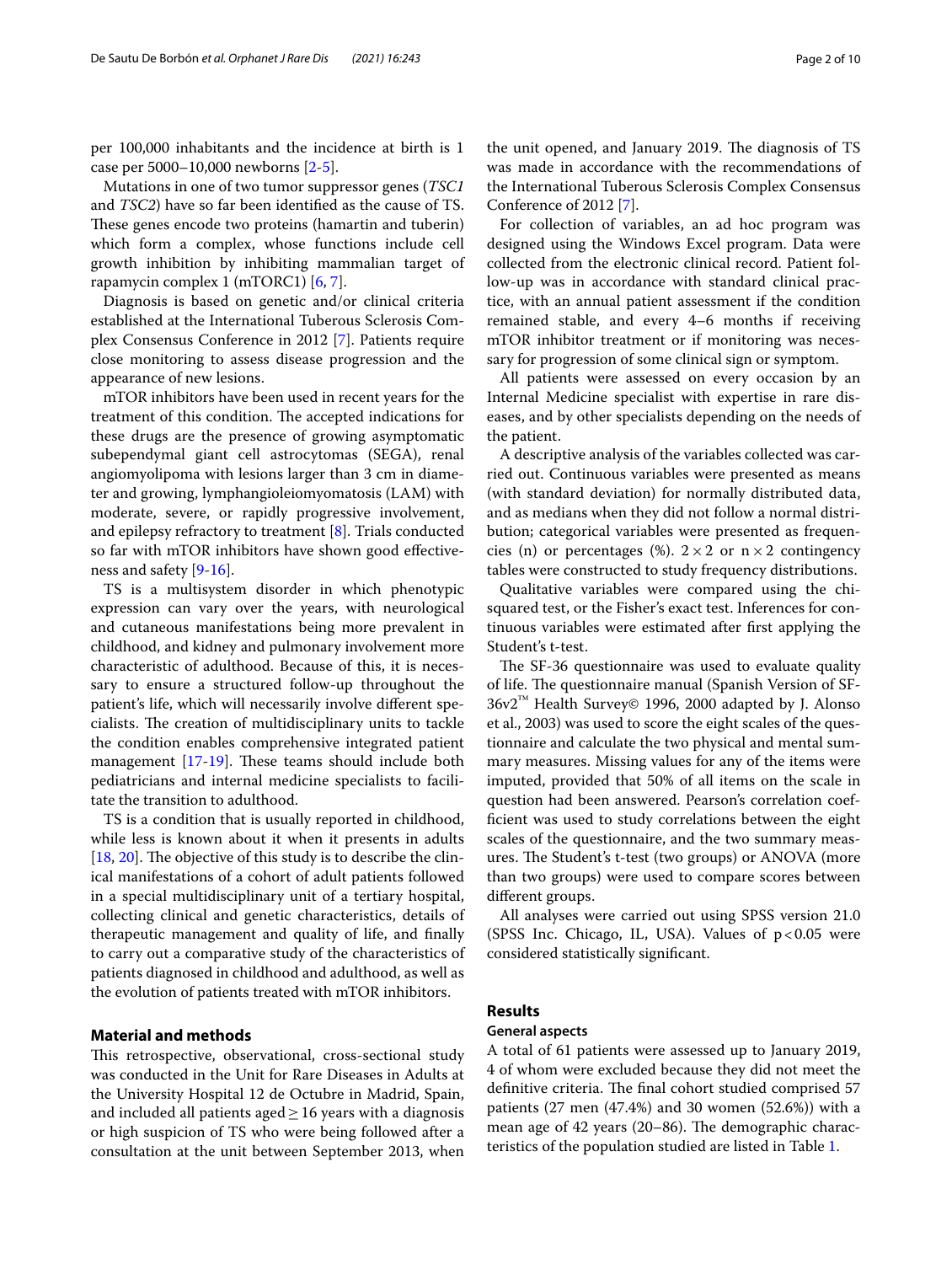## <span id="page-2-0"></span>**Table 1** Demographic data

| Demographic data ( $N = 57$ )      |                       |
|------------------------------------|-----------------------|
| Age at diagnosis, n (%)            |                       |
| Adult                              | 26 (45.6%)            |
| Childhood                          | 28 (49.12%)           |
| Sex, n (%)                         |                       |
| Woman                              | 30 (52.6%)            |
| Man                                | 27 (47.4%)            |
| Mean age                           | 41.96 (SD $\pm$ 14.4) |
| Reason for referral                |                       |
| Multidisciplinary consultation     | 40 (70.2%)            |
| Affected family member             | 13 (22.8%)            |
| Transition to adulthood            | 4 (7%)                |
| Family affected                    | 22 (38.59%)           |
| Genetic study, n (%)               | 44 (77.2%)            |
| No mutation                        | 4 (9%)                |
| TSC1                               | 11 (25%)              |
| TSC <sub>2</sub>                   | 21 (47.8%)            |
| Mutation of uncertain significance | 8 (18.2%)             |

With respect to the clinical diagnostic criteria for tuberous sclerosis (Table [2](#page-2-1)), half of the patients (50.8%) satisfed between 3 and 5 of the major criteria, and 15.8% of the patients more than 7 criteria. With respect to the minor criteria, 52.6% had none, 35.1% had one, and 12.3% two minor criteria.

# **Description of the clinical characteristics of the adult patients with TS**

The predominant clinical manifestations in our cohort are listed in Table [3](#page-3-0). The main clinical involvement was neurological (97%), followed by dermatological (80.7%) and renal (73.7%).

#### *Neurological manifestations*

The most frequent neurological manifestations were cortical tubers and subependymal nodules, with a prevalence of 49/57 (86%) and 32/57 (56%) respectively. SEGA was diagnosed in 17/57 (29.8%) of patients. Of the 17 patients with SEGA, 8 had undergone surgery in childhood.

Cranial MRI was performed in 89.5% of the patients. In 49.1% (28 patients), the lesions remained stable in follow-up tests, and in the rest, there were no previous test results with which to compare their evolution.

Thirty-eight (66.6%) of the patients suffered epileptic seizures (Table [4\)](#page-3-1). In twenty-six of these (68.4%), the episodes were controlled and there had been no new ones in the past year; in 5/38 (13.2%), the seizures were controlled but there had been some seizure in the past year, and in 7/38 (18.4%) of patients, the seizures were uncontrolled. Of the patients with epilepsy, 14/38 (36.8%) presented as generalized tonic–clonic seizures, 8/38 (21.1%) as absence seizures. The rest of the cases had different types of seizure, or it was not possible to obtain the information. The mean number of antiepileptic drugs prescribed to epilepsy patients was 1.82 (SD $\pm$ 1.27), with a range between 0 and 5.

#### <span id="page-2-1"></span>**Table 2** Diagnostic criteria

| Genetic               | Identification of pathogenic mutations of TSC1 or TSC2 in DNA from healthy tissue<br>is sufficient to establish a definitive diagnosis of tuberous sclerosis complex |                            |
|-----------------------|----------------------------------------------------------------------------------------------------------------------------------------------------------------------|----------------------------|
| Clinical              | Major                                                                                                                                                                | Minor                      |
|                       | Hypomelanotic macules ( $\geq$ 3, at least 5 mm in diameter)                                                                                                         | Confetti-like skin lesions |
|                       | Angiofibromas ( $\geq$ 3) or fibrous cephalic plaque                                                                                                                 | Pitted teeth $(>3)$        |
|                       | Unqual fibromas ( $\geq$ 2)                                                                                                                                          | Intraoral fibromas         |
|                       | Shagreen patch                                                                                                                                                       | Retinal achromic patch     |
|                       | Multiple retinal hamartomas                                                                                                                                          | Multiple renal cysts       |
|                       | Cortical dysplasia*                                                                                                                                                  | Extra-renal hamartomas     |
|                       | Subependymal nodules                                                                                                                                                 |                            |
|                       | Subependymal giant cell astrocytoma                                                                                                                                  |                            |
|                       | Cardiac rhabdomyomas                                                                                                                                                 |                            |
|                       | Lymphangioleiomyomatosis (LAM)**                                                                                                                                     |                            |
|                       | Angiomyolipoma ( $\geq$ 2) <sup>**</sup>                                                                                                                             |                            |
| Definitive diagnosis: | 2 major criteria or 1 major criterion $+ \geq 2$ minor criteria                                                                                                      |                            |
| Possible diagnosis    | I major criterion or $\geq 2$ minor criteria                                                                                                                         |                            |

\*Includes tubers and cerebral white-matter radial migration lines

\*\*LAM and angiomyolipomas on their own without other alterations do not meet the criteria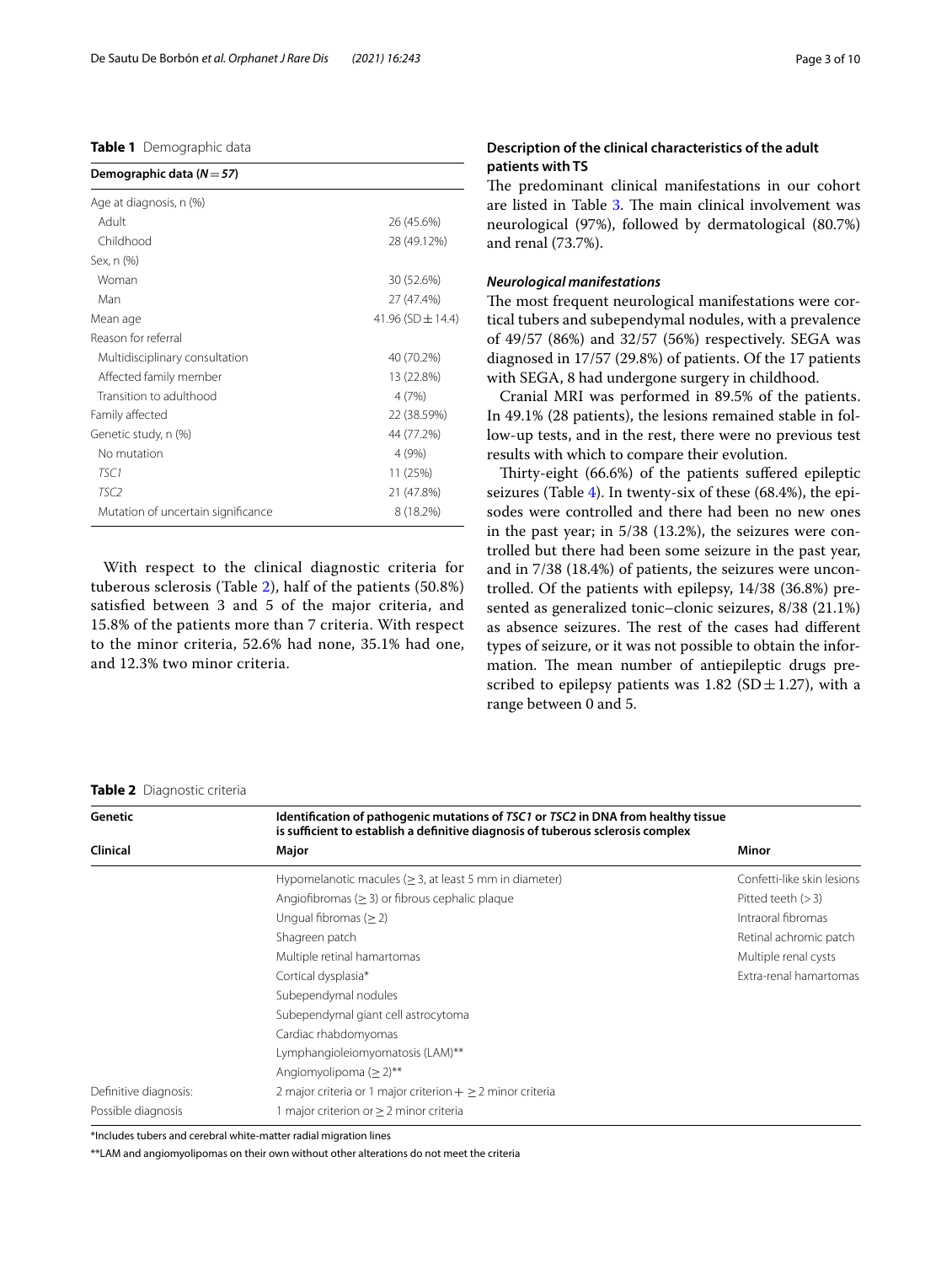# <span id="page-3-0"></span>**Table 3** Clinical manifestations

| Neurological<br>Cortical dysplasia<br>Epileptic seizures<br>Subependymal nodule<br><b>SEGA</b><br>Renal<br>Renal angiomyolipoma<br>Multiple renal cysts<br>Pulmonary<br>Lymphangioleiomyomatosis<br>Cardiovascular<br>Cardiac rhabdomyoma<br>Cutaneous<br>Facial angiofibroma<br>Hypomelanotic macules<br>Periungual fibromas<br>Ophthalmological<br>Retinal hamartoma<br>Other<br>Sclerotic bone lesions | <b>Clinical manifestations</b> |            |
|-----------------------------------------------------------------------------------------------------------------------------------------------------------------------------------------------------------------------------------------------------------------------------------------------------------------------------------------------------------------------------------------------------------|--------------------------------|------------|
|                                                                                                                                                                                                                                                                                                                                                                                                           |                                |            |
|                                                                                                                                                                                                                                                                                                                                                                                                           |                                | 49 (86%)   |
|                                                                                                                                                                                                                                                                                                                                                                                                           |                                | 38 (66.6%) |
|                                                                                                                                                                                                                                                                                                                                                                                                           |                                | 32 (56.1%) |
|                                                                                                                                                                                                                                                                                                                                                                                                           |                                | 17 (29.8%) |
|                                                                                                                                                                                                                                                                                                                                                                                                           |                                |            |
|                                                                                                                                                                                                                                                                                                                                                                                                           |                                | 35 (61.4%) |
|                                                                                                                                                                                                                                                                                                                                                                                                           |                                | 25 (43.8%) |
|                                                                                                                                                                                                                                                                                                                                                                                                           |                                |            |
|                                                                                                                                                                                                                                                                                                                                                                                                           |                                | 16 (28.1%) |
|                                                                                                                                                                                                                                                                                                                                                                                                           |                                |            |
|                                                                                                                                                                                                                                                                                                                                                                                                           |                                | 16 (28.1%) |
|                                                                                                                                                                                                                                                                                                                                                                                                           |                                |            |
|                                                                                                                                                                                                                                                                                                                                                                                                           |                                | 40 (70.2%) |
|                                                                                                                                                                                                                                                                                                                                                                                                           |                                | 25 (43.9%) |
|                                                                                                                                                                                                                                                                                                                                                                                                           |                                | 25 (43.9%) |
|                                                                                                                                                                                                                                                                                                                                                                                                           |                                |            |
|                                                                                                                                                                                                                                                                                                                                                                                                           |                                | 10 (17.5%) |
|                                                                                                                                                                                                                                                                                                                                                                                                           |                                |            |
|                                                                                                                                                                                                                                                                                                                                                                                                           |                                | 26 (45.6%) |
| Liver angiomas                                                                                                                                                                                                                                                                                                                                                                                            |                                | 16 (28.1%) |

<span id="page-3-1"></span>

| <b>Epileptic seizures</b>                  | $N = 38$             |
|--------------------------------------------|----------------------|
| Age of onset                               |                      |
| Childhood                                  | 30 (78.9%)           |
| Adult                                      | $3(7.9\%)$           |
| Not available                              | $5(13.2\%)$          |
| Control of seizures                        |                      |
| Controlled with no seizure(s) in past year | 26 (68.4%)           |
| Controlled with seizure(s) in past year    | $5(13.2\%)$          |
| Uncontrolled                               | $7(18.4\%)$          |
| AEDs (mean number of drugs used)           | 1.82 (SD $\pm$ 1.27) |
| Other treatments                           |                      |
| Vagus nerve stimulation                    | 2(5.3%)              |
| Epilepsy surgery                           | 2(5.3%)              |
| <b>Fverolimus</b>                          | 3(7.8%)              |

With regard to cognitive alterations, 31 patients (54.4%) had no intellectual disability, 14/57 (24.6%) had mild disability, 5/57 (8.8%) moderate, and 7/57 (12.3%) of the patients were classifed as severely disabled. Patients with the worst control of epileptic seizures were also observed to be those with the greatest intellectual disability. Of the patients without disability, 17/31 (54.8%) were seizure free and only 1/31 (3.2%) had uncontrolled seizures, which contrasts with the severely disabled patients, 4/7 (57.1%) of whom had uncontrolled seizures and none was seizure free. These differences were statistically significant *p*<0.0001.

#### *Renal manifestations*

Cysts were found in 25/57 (43.8%) of patients and angiomyolipomas in 35/57 (61.4%). Some 14/57 (24.5%) of patients had arterial hypertension and 7/57 (12.3%) showed deteriorating kidney function. Among the patients with renal AMLs, 2 patients (5.7%) had a single AML, 5 patients (14.3%) had several (2–3) and 28 patients (80%) had multiple AMLs (>3). In four patients, the size of the AML was between 3 and 5 cm, in another four, between 5–8 cm, in thirteen, more than 8 cm, and in 14 patients<3 cm. Bilateral renal AMLs were found in 94.3% of patients. The most frequent clinical manifestations were deterioration of renal function in seven patients, spontaneous bleeding in two patients and hematuria in another patient.

Among the treatments used for patients with AML, mTOR inhibitors were the most frequent (in 57% of cases). After the histories and clinical data of the 35 patients with AMLs were reviewed, it was found that, prior to the start of follow-up in our unit and before use of mTOR inhibitors, 5 patients (14.3%) had undergone nephrectomies, six (17.1%) one or several embolizations, and 4 patients (11.4%) had required kidney transplants due to end-stage kidney disease.

#### *Pulmonary manifestations*

Lymphangioleiomyomatosis (LAM) was found in 16 patients (28.1%), all of them women (16/30, 53.3% of the women). Most patients were asymptomatic. The main clinical pulmonary manifestation was a pneumothorax in fve patients (31.3%). Of the patients with LAM, ten (62.5%) were classifed as mild, fve (31.3%) as moderate, and one (6.3%) as severe.

# *Cutaneous manifestations*

The most common cutaneous manifestation was facial angiofbromas (40/57, 70.2% of patients with TS). Also reported were hypomelanotic macules, in 25/57 (43.9%) of patients, fbrous cephalic plaques in 1/57 (1.8%), shagreen patches in 13/57 (22.8%), confetti skin lesions in 6/57 (10.5%), periungual fbromas in 25/57 (43.9%), intraoral fbromas in 5/57 (8.8%) and dental enamel lesions in 2/57 (3.5%).

## *Other manifestations*

Cardiac involvement was detected in 16 patients (33.3% of those who had specifc studies) in the form of cardiac rhabdomyomas, all of whom already presented residual tumors. No associated arrhythmias were reported.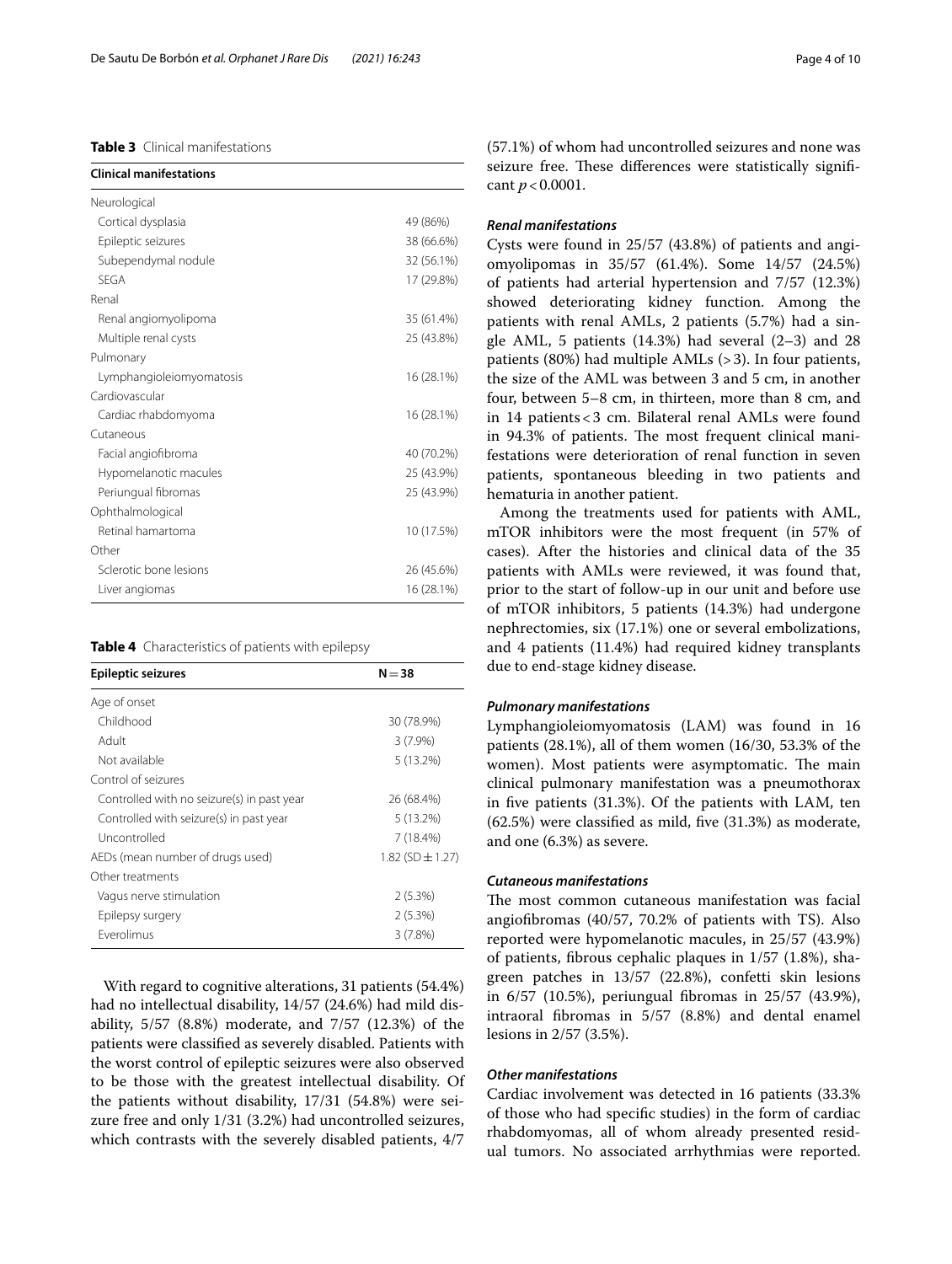Retinal hamartomas were described in 10 (17.5%) of the patients, taking into account that 31/57 (54.4%) of the patients had never been assessed by an ophthalmologist. No cases of secondary visual alterations were found.

# **Description of the genetic characteristics of adult patients with TS**

Genetic screening, involving next-generation sequencing (NGS) panel and multiplex-ligation probe amplifcation (MLPA) analysis [\[21](#page-9-12), [22](#page-9-13)], was conducted in 44/57 (77.2%) of the patients: eleven (25%) patients had a mutation in the *TSC1* gene, 21/44 (47.8%) in the *TSC2* gene, 8/44 presented mutations of uncertain signifcance, and in 4/44 patients (9%), no variants that could be considered potentially pathogenic were detected.

With respect to the clinical manifestations, patients with a proven genetic predisposition had greater renal involvement and more AMLs. However, no diferences of neurological involvement were seen in the form of seizures, nor in terms of pulmonary, cutaneous, cardiac or ophthalmological involvement.

When the manifestations of patients were examined according to whether they had mutations in the *TSC1* or *TSC2* gene, the only statistically signifcant diferences seen were seen in the appearance of more renal AMLs in patients with the *TSC2* mutation, but not in other types of involvement. At the same time, only patients with mutations in *TSC2* required treatment with mTOR inhibitors.

# **Diferences in clinical manifestations according to age at diagnosis**

Twenty-eight patients (49.12%) were diagnosed in childhood ( $\leq$ 16 years old) and 26/57 (45.6%) in adulthood. Those who were diagnosed in childhood had more major diagnostic criteria (5.82 $\pm$ 1.517) than those who received their diagnosis in adulthood  $(3.08 \pm 1.623)$  (*p* < 0.0001).

The clinical presentation at diagnosis was epilepsy in 23/28 (82.1%) of patients diagnosed in childhood. Of the patients diagnosed in adulthood, 13/26 (50%) were related to kidney and skin afectations, and the other 13/26 (50%) were diagnosed following screening for TS as a result of having an afected family member.

With regard to genetic predisposition, patients diagnosed in childhood more frequently presented mutations in the *TSC2* gene 12/28 (43%) versus 4/28 (14%) in *TSC1*. Among those diagnosed in adulthood, 7/26 (27%) had mutations in *TSC1*, 14/26 (53.8%) mutations in *TSC2*, with 6/14 (42.8%) of the latter mutations being of uncertain signifcance.

Patients diagnosed in childhood had greater neurological involvement at all levels: in the form of seizures, the presence of subependymal nodules and astrocytomas, although this diference was not found in cortical dysplasia. Patients diagnosed as children also has greater intellectual disability, which was practically non-existent in patients diagnosed as adults. Renal involvement was more frequent and severe in patients diagnosed in childhood, who also had more dermatological and cardiac involvement, although no diferences were found at the pulmonary or ophthalmological level.

(Table [5\)](#page-5-0).

The need for treatment with mTOR inhibitors was higher among patients diagnosed in childhood compared to those diagnosed as adults (67.9% vs 15.4%; *p*<0.0001). Four out of 26 patients diagnosed in adulthood received treatment with an mTOR inhibitor, and in all 4 patients, the indication for treatment was the presence of renal AMLs.

# **Description of patients receiving treatment with mTOR inhibitors**

Treatment with mTOR inhibitors was prescribed in 24 patients (42.1%). Indications for starting treatment were epilepsy in 3 patients (5.3%), SEGA in one patient (1.8%) and renal AML in 20 patients (35.1%).

The patient being treated for SEGA remained stable throughout the 5 years of treatment. The brain lesion remained stable (without the need for surgery), as did the epileptic seizures and renal AMLs that he also presented.

Two of the 3 patients with an indication for epileptic seizures were controlled, and treatment was maintained for 6 and 8 years (they were included in the frst clinical trials). In the third patient, treatment was suspended due to lack of efectiveness.

In 10 of the patients treated for renal AMLs, the lesions remained stable over time and in 4 patients, they decreased in size.

The mean treatment duration was 5 years; four patients were treated for more than 8 years.

The drug had to be suspended during treatment in 7 patients (29.1%) due to side efects, in 4 patients (16.6%) prior to surgery, and due to lack of efectiveness in one (4.16%) patient. It was later reintroduced in 9 of these patients and was subsequently well tolerated. Side efects were reported in 16 patients (66.6%), the most frequent being stomatitis (9 patients) which was controlled with medication in all but one case, which required a temporary suspension.

The dose also had to be lowered in 3 patients due to a dry cough at night with no evidence of pneumonitis, which improved the symptoms. 90% of the patients presented dyslipidemia, which made it necessary to use statins, and 3 presented mild hypophosphatemia that did not require treatment. Weight loss (about 5 kg) and prolonged periods without menstruation were common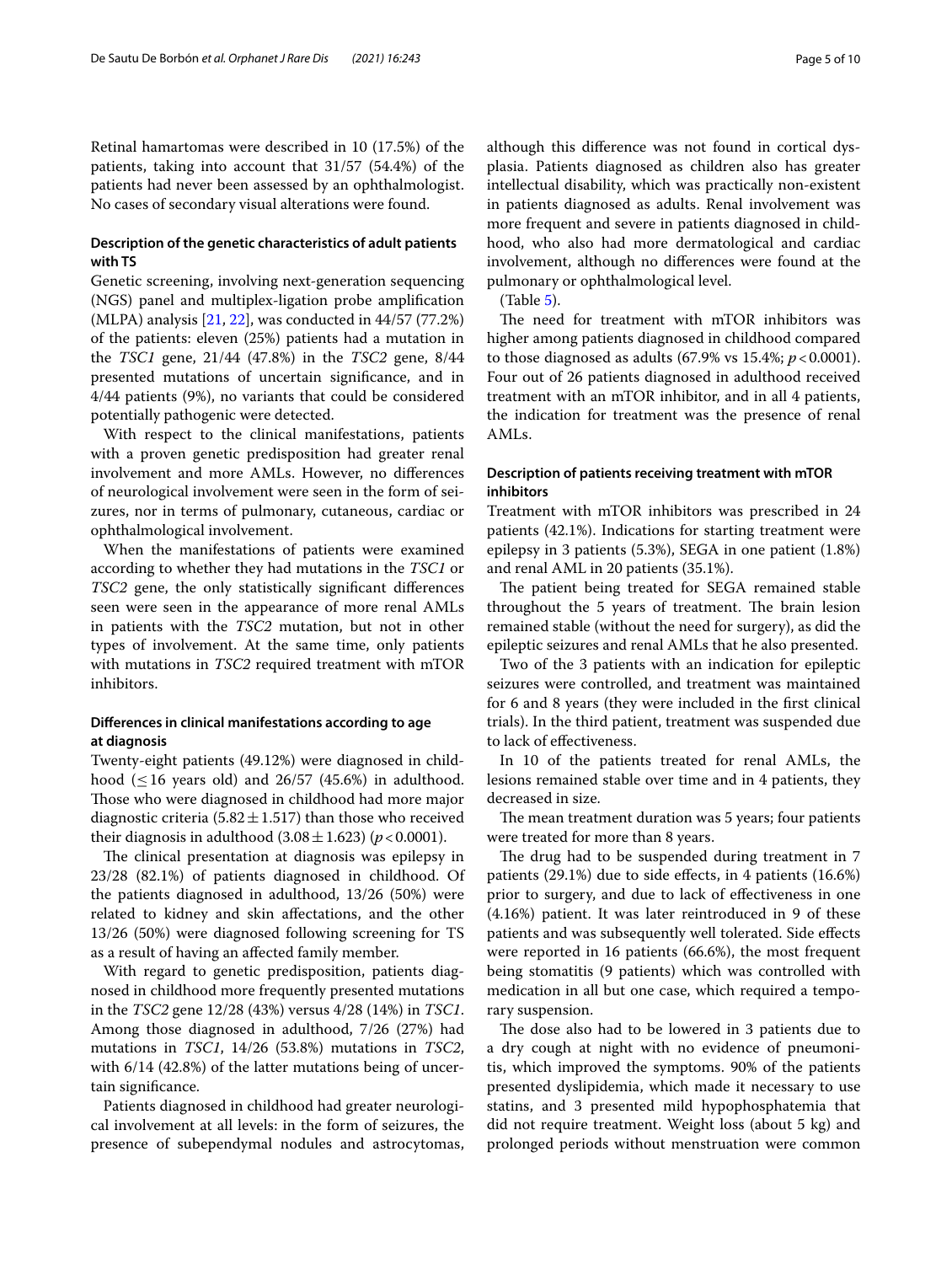# <span id="page-5-0"></span>**Table 5** Clinical manifestations according to age at diagnosis

| Adult ( $N = 26$ )<br>Childhood ( $N = 28$ )<br>p-value<br>Seizures<br>No<br>17.9% (5)<br>53.8% (14)<br>0.038<br>60.7% (17)<br>30.8% (8)<br>Yes, controlled, no seizure in 1 year<br>Yes, controlled, seizure in last year<br>10.7% (3)<br>$3.8\%$ (1)<br>Uncontrolled<br>10.7% (3)<br>$11.5\%$ (3)<br><b>TAND</b><br>No<br>28.6% (8)<br>88.5% (23)<br>Mild<br>39.3% (11)<br>$7.7\%$ $(2)$<br>Moderate<br>$0\%$ (0)<br>17.9% (5)<br>Severe<br>14.3% (4)<br>$3.8\%$ (1)<br>Cortical dysplasia<br>17.9% (5)<br>$11.5\%$ (3)<br>0.514<br>No<br>82.1% (23)<br>88.5% (23)<br>Yes<br>Subependymal nodule<br>0.003<br>No<br>25% (7)<br>65.4% (17)<br>Yes<br>75% (21)<br>34.6% (9)<br>Astrocytomas<br>No<br>46.4% (13)<br>96.2% (25)<br>Yes<br>53.6% (15)<br>$3.8\%$ (1)<br>AML<br>No<br>10.7% (3)<br>69.2% (18)<br>Single<br>$0\%$ (0)<br>$7.7\%$ $(2)$<br>Various<br>10.7% (3)<br>$7.7\%$ $(2)$<br>Multiple > 3<br>78.6% (22)<br>15.4% (4)<br>LAM<br>No<br>67.9% (19)<br>0.676<br>73.1% (19)<br>Mild<br>21.4% (6)<br>15.4% (4)<br>Moderate<br>$7.1\%$ (2)<br>$11.5\%$ (3)<br>Severe<br>$0\%$ (0)<br>$3.6\%$ (1)<br>Skin<br>No<br>$7.1\%$ (2)<br>30.8% (8)<br>0.026<br>Yes<br>92.9% (26)<br>69.2% (18)<br>Rhabdomyoma<br>84.6% (22)<br>0.027<br>No<br>57.1% (16)<br>Yes<br>42.8% (12)<br>15.4% (4)<br>Retinal hamartoma<br>71.4% (20)<br>92.3% (24)<br>0.048<br>No<br>Yes<br>28.6% (8)<br>$7.7\%$ $(2)$<br>mTOR inhibitors<br>32.1% (9)<br>84.6% (22)<br>No<br>Yes | Age at diagnosis |           |          |
|-------------------------------------------------------------------------------------------------------------------------------------------------------------------------------------------------------------------------------------------------------------------------------------------------------------------------------------------------------------------------------------------------------------------------------------------------------------------------------------------------------------------------------------------------------------------------------------------------------------------------------------------------------------------------------------------------------------------------------------------------------------------------------------------------------------------------------------------------------------------------------------------------------------------------------------------------------------------------------------------------------------------------------------------------------------------------------------------------------------------------------------------------------------------------------------------------------------------------------------------------------------------------------------------------------------------------------------------------------------------------------------------------------------------------------------------------------------|------------------|-----------|----------|
|                                                                                                                                                                                                                                                                                                                                                                                                                                                                                                                                                                                                                                                                                                                                                                                                                                                                                                                                                                                                                                                                                                                                                                                                                                                                                                                                                                                                                                                             |                  |           |          |
|                                                                                                                                                                                                                                                                                                                                                                                                                                                                                                                                                                                                                                                                                                                                                                                                                                                                                                                                                                                                                                                                                                                                                                                                                                                                                                                                                                                                                                                             |                  |           |          |
|                                                                                                                                                                                                                                                                                                                                                                                                                                                                                                                                                                                                                                                                                                                                                                                                                                                                                                                                                                                                                                                                                                                                                                                                                                                                                                                                                                                                                                                             |                  |           |          |
|                                                                                                                                                                                                                                                                                                                                                                                                                                                                                                                                                                                                                                                                                                                                                                                                                                                                                                                                                                                                                                                                                                                                                                                                                                                                                                                                                                                                                                                             |                  |           |          |
|                                                                                                                                                                                                                                                                                                                                                                                                                                                                                                                                                                                                                                                                                                                                                                                                                                                                                                                                                                                                                                                                                                                                                                                                                                                                                                                                                                                                                                                             |                  |           |          |
|                                                                                                                                                                                                                                                                                                                                                                                                                                                                                                                                                                                                                                                                                                                                                                                                                                                                                                                                                                                                                                                                                                                                                                                                                                                                                                                                                                                                                                                             |                  |           |          |
|                                                                                                                                                                                                                                                                                                                                                                                                                                                                                                                                                                                                                                                                                                                                                                                                                                                                                                                                                                                                                                                                                                                                                                                                                                                                                                                                                                                                                                                             |                  |           |          |
|                                                                                                                                                                                                                                                                                                                                                                                                                                                                                                                                                                                                                                                                                                                                                                                                                                                                                                                                                                                                                                                                                                                                                                                                                                                                                                                                                                                                                                                             |                  |           | < 0.0001 |
|                                                                                                                                                                                                                                                                                                                                                                                                                                                                                                                                                                                                                                                                                                                                                                                                                                                                                                                                                                                                                                                                                                                                                                                                                                                                                                                                                                                                                                                             |                  |           |          |
|                                                                                                                                                                                                                                                                                                                                                                                                                                                                                                                                                                                                                                                                                                                                                                                                                                                                                                                                                                                                                                                                                                                                                                                                                                                                                                                                                                                                                                                             |                  |           |          |
|                                                                                                                                                                                                                                                                                                                                                                                                                                                                                                                                                                                                                                                                                                                                                                                                                                                                                                                                                                                                                                                                                                                                                                                                                                                                                                                                                                                                                                                             |                  |           |          |
|                                                                                                                                                                                                                                                                                                                                                                                                                                                                                                                                                                                                                                                                                                                                                                                                                                                                                                                                                                                                                                                                                                                                                                                                                                                                                                                                                                                                                                                             |                  |           |          |
|                                                                                                                                                                                                                                                                                                                                                                                                                                                                                                                                                                                                                                                                                                                                                                                                                                                                                                                                                                                                                                                                                                                                                                                                                                                                                                                                                                                                                                                             |                  |           |          |
|                                                                                                                                                                                                                                                                                                                                                                                                                                                                                                                                                                                                                                                                                                                                                                                                                                                                                                                                                                                                                                                                                                                                                                                                                                                                                                                                                                                                                                                             |                  |           |          |
|                                                                                                                                                                                                                                                                                                                                                                                                                                                                                                                                                                                                                                                                                                                                                                                                                                                                                                                                                                                                                                                                                                                                                                                                                                                                                                                                                                                                                                                             |                  |           |          |
|                                                                                                                                                                                                                                                                                                                                                                                                                                                                                                                                                                                                                                                                                                                                                                                                                                                                                                                                                                                                                                                                                                                                                                                                                                                                                                                                                                                                                                                             |                  |           |          |
|                                                                                                                                                                                                                                                                                                                                                                                                                                                                                                                                                                                                                                                                                                                                                                                                                                                                                                                                                                                                                                                                                                                                                                                                                                                                                                                                                                                                                                                             |                  |           |          |
|                                                                                                                                                                                                                                                                                                                                                                                                                                                                                                                                                                                                                                                                                                                                                                                                                                                                                                                                                                                                                                                                                                                                                                                                                                                                                                                                                                                                                                                             |                  |           |          |
|                                                                                                                                                                                                                                                                                                                                                                                                                                                                                                                                                                                                                                                                                                                                                                                                                                                                                                                                                                                                                                                                                                                                                                                                                                                                                                                                                                                                                                                             |                  |           | < 0.0001 |
|                                                                                                                                                                                                                                                                                                                                                                                                                                                                                                                                                                                                                                                                                                                                                                                                                                                                                                                                                                                                                                                                                                                                                                                                                                                                                                                                                                                                                                                             |                  |           |          |
|                                                                                                                                                                                                                                                                                                                                                                                                                                                                                                                                                                                                                                                                                                                                                                                                                                                                                                                                                                                                                                                                                                                                                                                                                                                                                                                                                                                                                                                             |                  |           |          |
|                                                                                                                                                                                                                                                                                                                                                                                                                                                                                                                                                                                                                                                                                                                                                                                                                                                                                                                                                                                                                                                                                                                                                                                                                                                                                                                                                                                                                                                             |                  |           | < 0.0001 |
|                                                                                                                                                                                                                                                                                                                                                                                                                                                                                                                                                                                                                                                                                                                                                                                                                                                                                                                                                                                                                                                                                                                                                                                                                                                                                                                                                                                                                                                             |                  |           |          |
|                                                                                                                                                                                                                                                                                                                                                                                                                                                                                                                                                                                                                                                                                                                                                                                                                                                                                                                                                                                                                                                                                                                                                                                                                                                                                                                                                                                                                                                             |                  |           |          |
|                                                                                                                                                                                                                                                                                                                                                                                                                                                                                                                                                                                                                                                                                                                                                                                                                                                                                                                                                                                                                                                                                                                                                                                                                                                                                                                                                                                                                                                             |                  |           |          |
|                                                                                                                                                                                                                                                                                                                                                                                                                                                                                                                                                                                                                                                                                                                                                                                                                                                                                                                                                                                                                                                                                                                                                                                                                                                                                                                                                                                                                                                             |                  |           |          |
|                                                                                                                                                                                                                                                                                                                                                                                                                                                                                                                                                                                                                                                                                                                                                                                                                                                                                                                                                                                                                                                                                                                                                                                                                                                                                                                                                                                                                                                             |                  |           |          |
|                                                                                                                                                                                                                                                                                                                                                                                                                                                                                                                                                                                                                                                                                                                                                                                                                                                                                                                                                                                                                                                                                                                                                                                                                                                                                                                                                                                                                                                             |                  |           |          |
|                                                                                                                                                                                                                                                                                                                                                                                                                                                                                                                                                                                                                                                                                                                                                                                                                                                                                                                                                                                                                                                                                                                                                                                                                                                                                                                                                                                                                                                             |                  |           |          |
|                                                                                                                                                                                                                                                                                                                                                                                                                                                                                                                                                                                                                                                                                                                                                                                                                                                                                                                                                                                                                                                                                                                                                                                                                                                                                                                                                                                                                                                             |                  |           |          |
|                                                                                                                                                                                                                                                                                                                                                                                                                                                                                                                                                                                                                                                                                                                                                                                                                                                                                                                                                                                                                                                                                                                                                                                                                                                                                                                                                                                                                                                             |                  |           |          |
|                                                                                                                                                                                                                                                                                                                                                                                                                                                                                                                                                                                                                                                                                                                                                                                                                                                                                                                                                                                                                                                                                                                                                                                                                                                                                                                                                                                                                                                             |                  |           |          |
|                                                                                                                                                                                                                                                                                                                                                                                                                                                                                                                                                                                                                                                                                                                                                                                                                                                                                                                                                                                                                                                                                                                                                                                                                                                                                                                                                                                                                                                             |                  |           |          |
|                                                                                                                                                                                                                                                                                                                                                                                                                                                                                                                                                                                                                                                                                                                                                                                                                                                                                                                                                                                                                                                                                                                                                                                                                                                                                                                                                                                                                                                             |                  |           |          |
|                                                                                                                                                                                                                                                                                                                                                                                                                                                                                                                                                                                                                                                                                                                                                                                                                                                                                                                                                                                                                                                                                                                                                                                                                                                                                                                                                                                                                                                             |                  |           |          |
|                                                                                                                                                                                                                                                                                                                                                                                                                                                                                                                                                                                                                                                                                                                                                                                                                                                                                                                                                                                                                                                                                                                                                                                                                                                                                                                                                                                                                                                             |                  |           |          |
|                                                                                                                                                                                                                                                                                                                                                                                                                                                                                                                                                                                                                                                                                                                                                                                                                                                                                                                                                                                                                                                                                                                                                                                                                                                                                                                                                                                                                                                             |                  |           |          |
|                                                                                                                                                                                                                                                                                                                                                                                                                                                                                                                                                                                                                                                                                                                                                                                                                                                                                                                                                                                                                                                                                                                                                                                                                                                                                                                                                                                                                                                             |                  |           |          |
|                                                                                                                                                                                                                                                                                                                                                                                                                                                                                                                                                                                                                                                                                                                                                                                                                                                                                                                                                                                                                                                                                                                                                                                                                                                                                                                                                                                                                                                             |                  |           |          |
|                                                                                                                                                                                                                                                                                                                                                                                                                                                                                                                                                                                                                                                                                                                                                                                                                                                                                                                                                                                                                                                                                                                                                                                                                                                                                                                                                                                                                                                             |                  |           |          |
|                                                                                                                                                                                                                                                                                                                                                                                                                                                                                                                                                                                                                                                                                                                                                                                                                                                                                                                                                                                                                                                                                                                                                                                                                                                                                                                                                                                                                                                             |                  |           | < 0.0001 |
|                                                                                                                                                                                                                                                                                                                                                                                                                                                                                                                                                                                                                                                                                                                                                                                                                                                                                                                                                                                                                                                                                                                                                                                                                                                                                                                                                                                                                                                             | 67.9% (19)       | 15.4% (4) |          |

Bold highlights statistically signifcant results

TAND, TSC-associated neuropsychiatric disorders; AML, angiomyolipoma; LAM, lymphangioleiomyomatosis; mTOR, Mammalian target of rapamycin (mTOR) inhibitors \*54 of 57 due to absence of information in 3 patients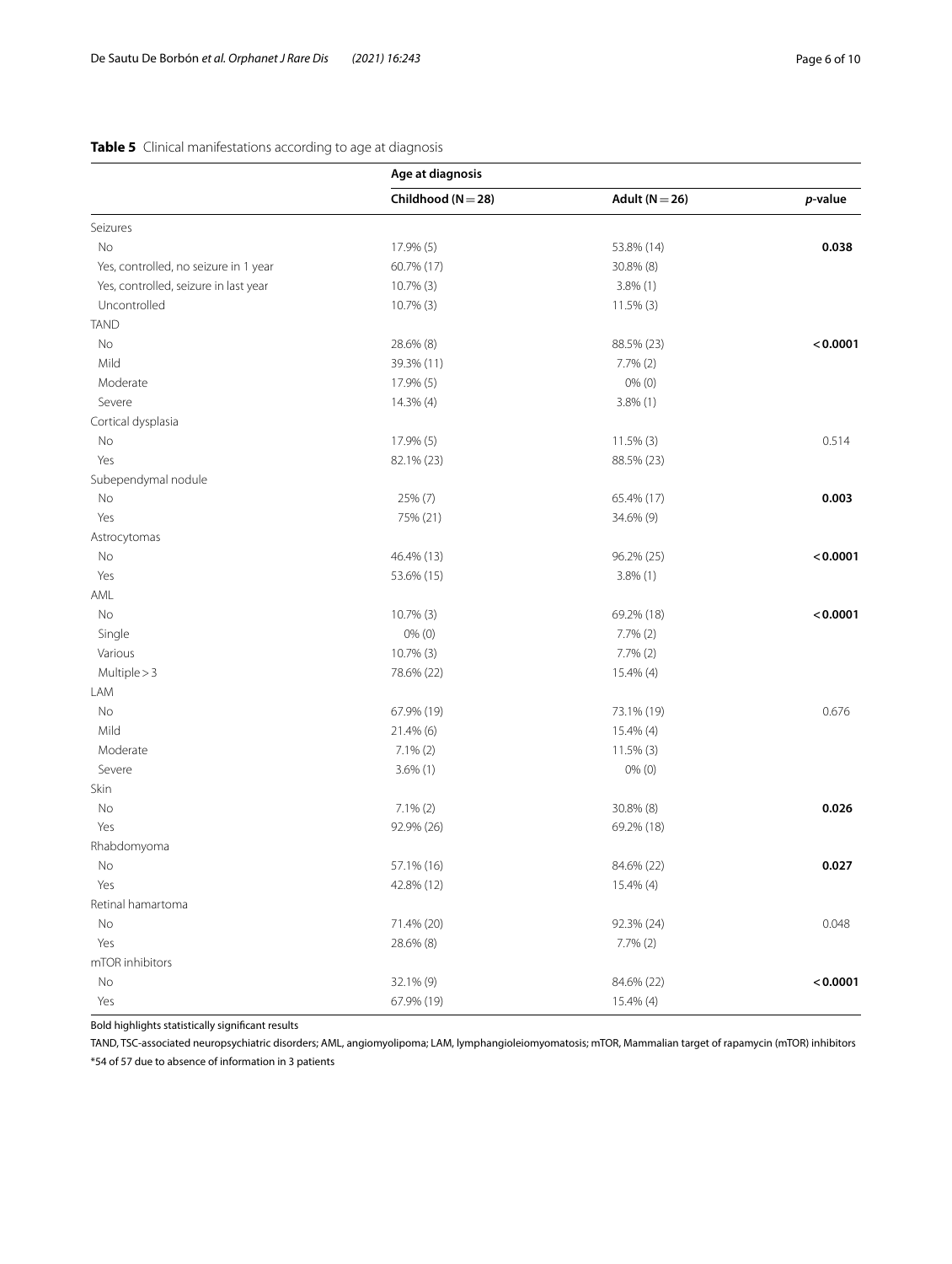in women. Most showed evidence of improvement in cutaneous angiofbromas, and no major infections were described. All patients had previously been screened for TB, HBV, HCV and appropriate vaccinations. No other major drug-related side efects were described.

#### **Quality-of-life analysis**

A quality-of-life assessment was conducted with 49 patients using the SF-36 questionnaire. Means and standard deviation were calculated for each of the SF-36 subscales and two summary measures (a physical health summary index (PSI) and a mental health summary index (MSI). Subscale values ranged from 0 to 100, with higher scores corresponding to a better state of health. Mean scores of more than 70 points were obtained for the physical functioning, physical role, body pain, social functioning and emotional role scales. The results were worse on the general health (the worst afected), vitality and mental health scales.

The summary indexes are standardized and provide a direct interpretation of the scores relative to the general Spanish population, which has a mean of 50 and  $SD \pm 10$ .

The physical and mental summary indices were calculated, giving mean scores of  $47.42$  (SD $\pm$ 9.82) on the physical scale, and  $45.61$  (SD  $\pm$  7.99) on the mental scale, both below the population average.

The quality-of-life scores of the patients in our cohort were compared with quality-of-life results published for the general Spanish population. Quality of life in our cohort was observed to be signifcantly decreased relative to the general population on the scales for general health (56.97 vs 68.3 *p*=0.0194), general vitality (58.36 vs 66.9 *p*=0.0221), social functioning (80.35 vs 90.1 *p*=0.0385) and mental health (65.46 vs 73.3  $p = 0.0216$ ). Considering that our sample has a mean age of 42 years, these values would be found in the 20th percentile of the general population.

The clinical manifestations with the greatest effect on quality of life were evaluated (Table  $6$ ). The neurocognitive commitment, and hence the presence of epileptic seizures, was found to impair quality of life most, particularly in the physical component, as well as the presence of astrocytoma.

In patient subgroups that did not present clinical manifestations, the values of the physical and mental components fell within the range of the Spanish average, but decreased as the condition worsened (Table [6](#page-7-0)).

A statistically signifcant diference was observed in the mental health component between patients diagnosed in childhood and those diagnosed in adulthood (Table [6\)](#page-7-0).

Finally, the infuence of mTOR inhibitors on quality of life was analyzed, and no statistically signifcant diferences in the mental or physical health components were found between those receiving treatment and those who were not.

# **Discussion**

Tuberous sclerosis is a complex disorder with multiple organ involvement and low prevalence, with such a broad spread of cases that it is difficult to conduct studies in this population. This article describes the largest Spanish cohort of adult patients with tuberous sclerosis, which is a little described clinical condition, given the tendency to describe cohorts of child patients. It also compares the clinical characteristics of patients diagnosed in childhood versus adulthood, and explores in greater depth the parameter of quality of life, which is an important variable when dealing with chronic conditions [[23-](#page-9-14)[25](#page-9-15)]

The data collected show that practically half the patients being followed in our series (45.6%) were diagnosed as adults; neurological involvement in the form of epilepsy was most frequently found in those diagnosed in childhood, while in adults, cortical dysplasia, cutaneous lesions and renal involvement predominated. Patients with onset of symptoms in adulthood present a mild form of the condition, with less intellectual disability and less frequency of epileptic seizures. This difference may be due to the genetic involvement [\[18,](#page-9-10) [26\]](#page-9-16), with *TSC2* predominating among those diagnosed in childhood [[27\]](#page-9-17). Also worthy of note is the presence of a signifcantly higher number of renal AMLs in patients with *TSC2* compared to *TSC1*, which coincides with the literature where the presence of *TSC2* is reported to be of greater severity. We found the same phenomenon in the use of mTOR inhibitors, in which only patients with *TSC2* were on mTOR inhibitors, whereas none of the patients with *TSC1* would have required them [\[24](#page-9-18)]. Those diagnosed in childhood are also in greater need of this treatment and have a worse quality of life.

Genetic tests were conducted on 77,2% of the patients. This figure is higher than that found in other studies, such as the TOSCA (43.1%) [\[28,](#page-9-19) [29](#page-9-20)], and may be due to the fact that our unit is multidisciplinary, with centralized patient assessment and uniform tests.

With respect to some of the typical clinical characteristics, we would like to highlight especially the diferences found in epilepsy and cardiac rhabdomyoma; epilepsy was less prevalent in this study than has been reported elsewhere, 66.6% versus 75–90% [[28,](#page-9-19) [30](#page-9-21)[-32\]](#page-9-22). This could be related to the fact that this symptom is common in children, but less so in patients diagnosed in adulthood, which was 45.6% of our population. We found cardiac rhabdomyoma in 28% of patients in our cohort, a lower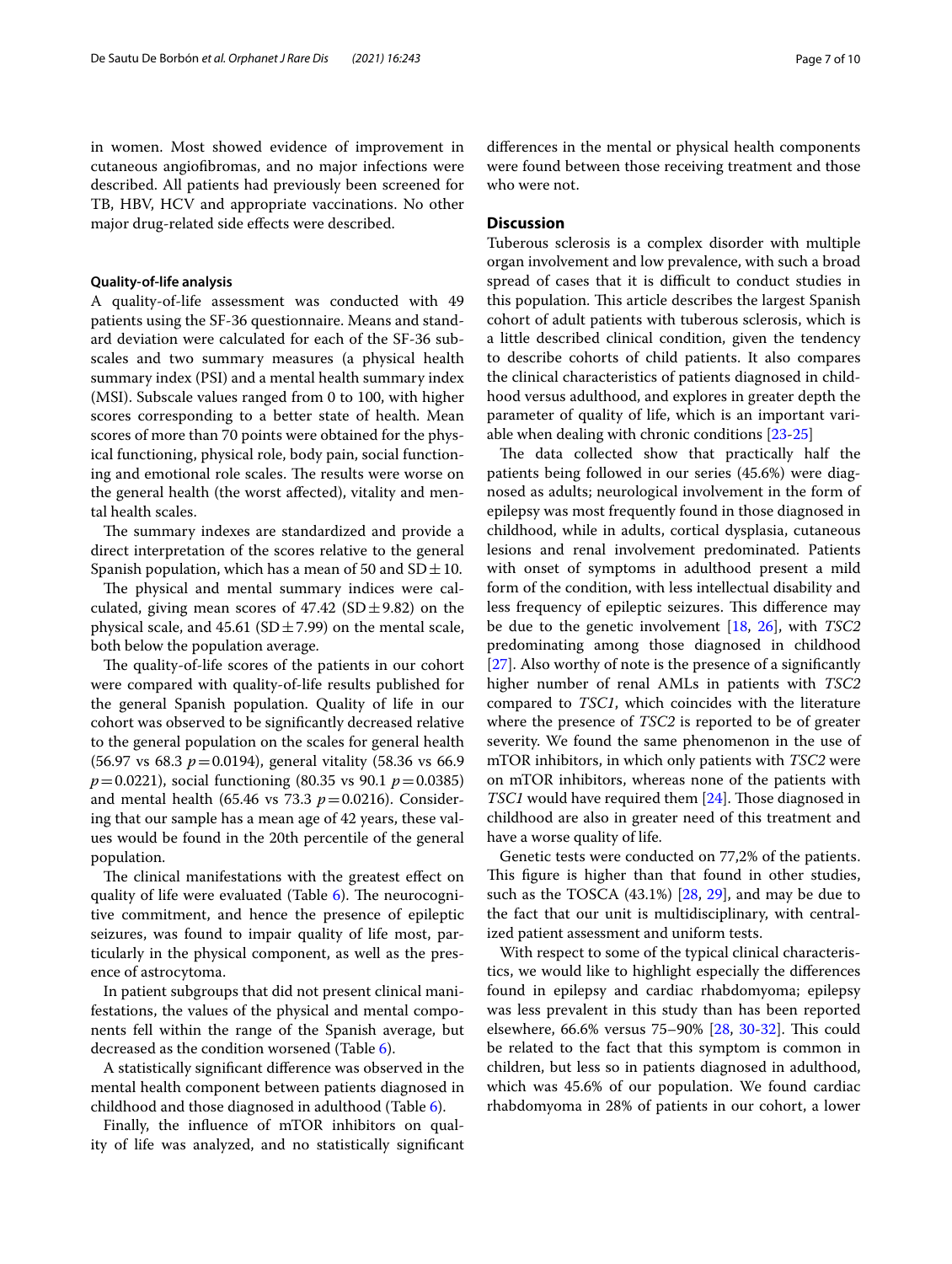# <span id="page-7-0"></span>**Table 6** Quality of life

|                                                     | Standardized physical component<br>Mean (SD) | Standardized mental component<br>Mean (SD) | p-value   |
|-----------------------------------------------------|----------------------------------------------|--------------------------------------------|-----------|
| Seizures                                            |                                              |                                            |           |
| $No(N=17)$                                          | 50.11 (8.79)                                 | 47.59 (7.14)                               | PC:0.054  |
| Yes, controlled, no seizures in 1 year ( $N = 23$ ) | 48.38 (8.29)                                 | 44.12 (8.16)                               |           |
| Yes, controlled, seizures in last year $(N=4)$      | 42.83 (10.16)                                | 50.05 (7.91)                               | MC:0.264  |
| Uncontrolled $(N=5)$                                | 37.52 (14.61)                                | 42.15 (9.23)                               |           |
| <b>TAND</b>                                         |                                              |                                            |           |
| $No (N = 26)$                                       | 49.39 (8.55)                                 | 47.21(6.47)                                | PC: 0.002 |
| Mild $(N = 13)$                                     | 50.75 (6.44)                                 | 42.49 (10.31)                              |           |
| Moderate $(N=5)$                                    | 41.96 (8.64)                                 | 49.94 (4.56)                               | MC: 0.104 |
| Severe $(N=5)$                                      | 33.98 (13.33)                                | 41.08 (8.17)                               |           |
| Cortical dysplasia                                  |                                              |                                            |           |
| $No(N=6)$                                           | 50.85 (6.92)                                 | 47.40 (6.21)                               | PC: 0.211 |
| Yes $(N=43)$                                        | 46.94 (10.13)                                | 45.36(8.24)                                | MC: 0.378 |
| $No (N = 22)$                                       | 46.86 (9.76)                                 | 44.09 (8.43)                               | PC: 0.994 |
| Subependymal nodule                                 |                                              |                                            |           |
| Yes $(N=27)$                                        | 47.88 (10.04)                                | 46.85 (7.54)                               | MC: 0.628 |
| Astrocytoma                                         |                                              |                                            |           |
| $No (N = 34)$                                       | 48.73 (8.04)                                 | 45.44 (8.71)                               | PC: 0.008 |
| Yes $(N = 15)$                                      | 44.46 (12.84)                                | 45.99 (6.32)                               | MC: 0.198 |
| AML                                                 |                                              |                                            |           |
| None $(N=16)$                                       | 50.41(7.60)                                  | 47.37 (7.57)                               | PC: 0.461 |
| Single $(N=2)$                                      | 49.12 (7.72)                                 | 46.48 (5.41)                               |           |
| Several $(N=5)$                                     | 46.16 (4.33)                                 | 47.74 (6.66)                               | MC: 0.555 |
| Multiple $>$ 3 (N = 26)                             | 47.42 (11.62)                                | 44.05 (8.63)                               |           |
| LAM                                                 |                                              |                                            |           |
| $No (N = 34)$                                       | 47.74 (10.02)                                | 45.58 (7.64)                               | PC: 0.851 |
| Mild $(N = 10)$                                     | 48.08 (9.47)                                 | 47.09 (4.96)                               |           |
| Moderate $(N=4)$                                    | 44.77 (11.96)                                | 46.59 (13.84)                              | MC: 0.145 |
| Severe $(N = 1)$                                    | 40.76                                        | 27.81                                      |           |
| Skin                                                |                                              |                                            |           |
| $No (N = 8)$                                        | 52.61 (7.73)                                 | 48.62 (6.52)                               | PC: 0.297 |
| Yes $(N=41)$                                        | 46.41 (9.95)                                 | 45.02 (8.18)                               | MC: 0.536 |
| Rhabdomyoma                                         |                                              |                                            |           |
| $No (N = 33)$                                       | 48.00 (9.90)                                 | 45.91 (7.53)                               | PC: 0.739 |
| Yes $(N = 16)$                                      | 46.24 (9.87)                                 | 45.00 (9.09)                               | MC: 0.208 |
| Retinal hamartoma                                   |                                              |                                            |           |
| $No (N=40)$                                         | 46.99 (10.39)                                | 45.16 (8.63)                               | PC: 0.241 |
| Yes $(N=9)$                                         | 49.36 (6.89)                                 | 47.61 (3.81)                               | MC: 0.023 |
| Diagnosis                                           |                                              |                                            |           |
| Childhood ( $N = 27$ )                              | 47.2 (10.1)                                  | 43.46 (9.04)                               | PC: 0.519 |
| Adult ( $N = 20$ )                                  | 48.04 (9.55)                                 | 48.25 (5.47)                               | MC:0.023  |

Bold highlights statistically signifcant results

TAND, TSC-associated neuropsychiatric disorders; AML, angiomyolipoma; LAM, lymphangioleiomyomatosis; SD, standard deviation; PC, physical component; MC, mental component

percentage than described in other series, which was expected, since this is a tumor that decreases naturally with age [\[33](#page-9-23)].

Treatment with mTOR inhibitors has been available for this condition for the last decade. The criteria for treatment were stipulated at the International TSC Consensus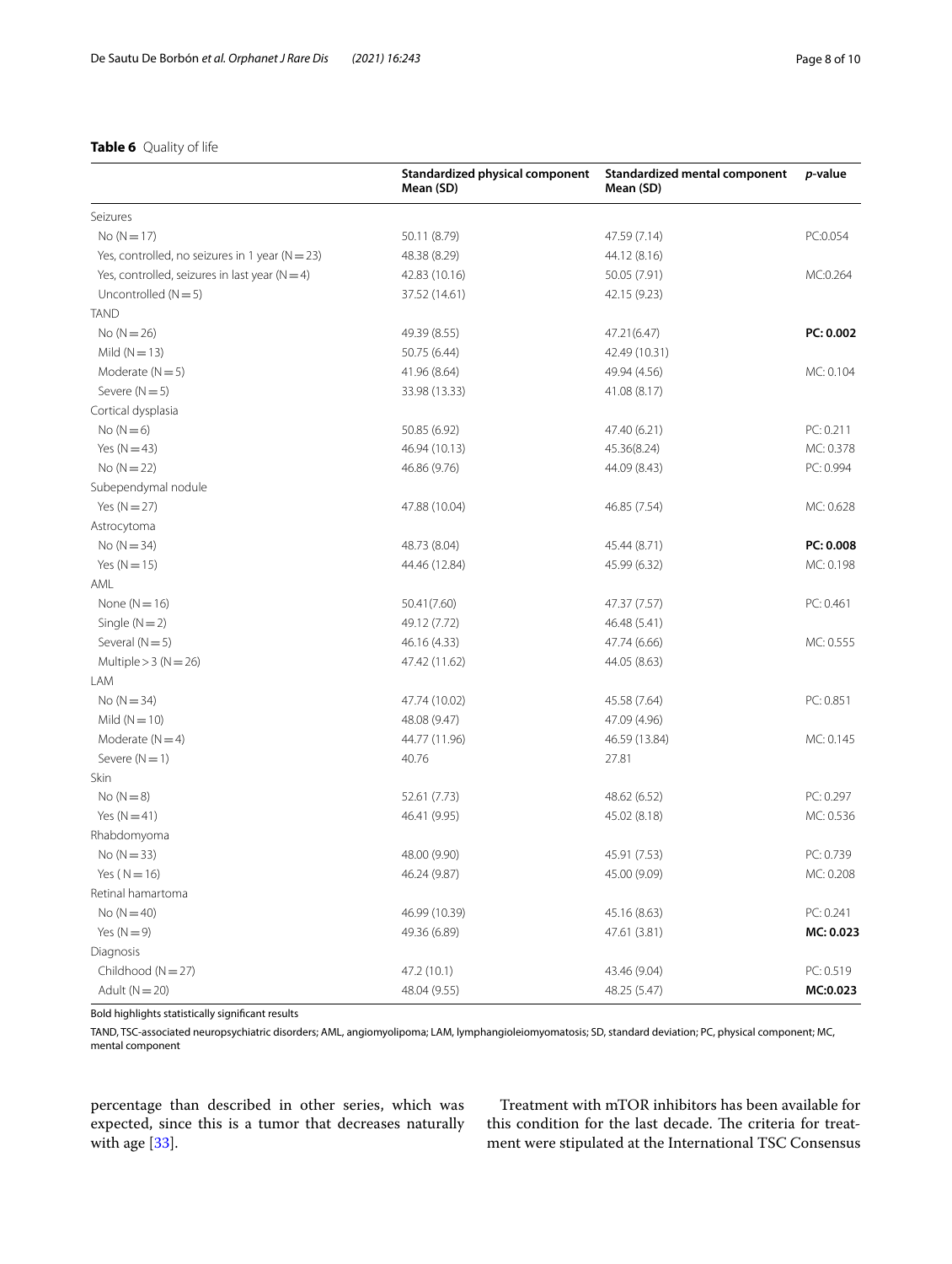Conference of 2012, and refractory epilepsy was added later [\[8](#page-9-5), [12](#page-9-24), [13](#page-9-25)]. In comparison with other studies, the absolute number of patients in our cohort being treated with mTOR inhibitors was relatively small; nevertheless, 42.1% of patients in our series were receiving treatment with them, with a good safety profle.

A distinctive feature of our study is that it assesses the quality of life of adults with the condition across both physical and mental health components. As in other series, we found that quality of life was impaired in patients with TS, regardless of whether or not there was epilepsy or other cognitive disabilities [\[18,](#page-9-10) [23](#page-9-14), [25\]](#page-9-15).

When we compare the quality of life results of the patients in our cohort with the published quality of life results in the average Spanish population and in the stratifcation by over 60 years, we see that in the general health, vitality, social function and mental health, the quality of life is decreased in our cohort with respect to the average population with statistically signifcant differences. However, there are no diferences with respect to those over 60 years of age, with the exception of the physical function scale where we found a higher mean in our cohort [[34,](#page-9-26) [35](#page-9-27)].

The psychosocial aspect was the most affected, with a worse quality of life in those patients with a greater afectation, but there are signifcant diferences in all domains of the SF-36 between patients with TS and the general population. This can also be seen when analyzing the patients according to the diagnosis in childhood or adulthood where we did not fnd statistically signifcant diferences in the quality of life in the physical component, but in the mental component with  $p=0.023$ ; having a worse quality of life those diagnosed in childhood.

This may suggest the need for psychosocial counselling, both for patients and their families. Although in our study we have not analyzed the quality of life of the families is an important point to focus as well.

The limitations of this study are that patients come from a single center, the number of patients in the sample is small in absolute terms, and it is a retrospective study.

Is surprising the small number of patients mentioned as transition from childhood to adulthood. This is justifed because before the multidisciplinary consultation was created, these patients made the transition to the specifc adult specialist based on their clinical manifestations and were subsequently collected again when the multidisciplinary consultation was created, so part of the patients included in the multidisciplinary consultation reason, were also assessed from childhood.

Despite these limitations, we highlight as strengths that the number of patients is large for a condition that is relatively rare, and that it was conducted at a referral center with experience of the pathology. In addition, it

contributes a novel view from the point of view of assessment of adults, treatment, and quality of life.

# **Conclusions**

TS patients diagnosed in adulthood have a milder form of disease presentation, with less need for treatment and less deterioration in quality of life. Treatment with mTOR inhibitors achieves stability of lesions in most patients, with a low percentage of serious adverse efects.

The quality of life of patients with TS is lower than that of the general Spanish population.

#### **Abbreviations**

TS: Tuberous sclerosis; TSC: Tuberous sclerosis complex; AML: Angiomyolipoma; LAM: Lymphangioleiomyomatosis; SEGA: Subependymal giant cell astrocytoma; TAND: TSC-associated neuropsychiatric disorders; mTOR: Mammalian target of rapamycin; SD: Standard deviation; MR: Magnetic resonance.

#### **Acknowledgements**

We thank the Biostatistics team of the Scientifc Support and Research Unit of the Hospital 12 October especially Carmen Romero and David Lora for their help in carrying out the statistical analysis.

#### **Authors' contributions**

All authors read and approved the fnal manuscript.

#### **Funding**

The authors state that there has been no source of funding for this research.

#### **Availability of data and materials**

The datasets used and analysed during the current study are available from the corresponding author on reasonable request.

#### **Declarations**

#### **Ethics approval and consent to participate**

The study was presented and accepted by the Ethics Committee for Research at the University Hospital 12 October, in accordance with current legislation, and has been conducted in compliance with the principles set out in the Helsinki Declaration and the standards of good clinical practice. Consent was delivered at one of the scheduled visits.

#### **Consent for publication**

Not applicable.

#### **Competing interests**

The authors declare that they have no competing interests.

#### **Author details**

<sup>1</sup> Department of Internal Medicine, University Hospital, 12 de Octubre, Avenida de Córdoba s/n, 28041 Madrid, Spain. <sup>2</sup> Research Institute I+12, University Hospital, 12 de Octubre, Avenida de Córdoba s/n, 28041 Madrid, Spain. 3 <sup>3</sup> Department of Urology, University Hospital, 12 de Octubre, Avenida de Córdoba s/n, 28041 Madrid, Spain. <sup>4</sup> Department of Radiology, University Hospital, 12 de Octubre, Avenida de Córdoba s/n, 28041 Madrid, Spain. <sup>5</sup> Department of Neurology, University Hospital, 12 de Octubre, Avenida de Córdoba s/n, 28041 Madrid, Spain.

Received: 25 January 2021 Accepted: 21 May 2021Published online: 31 May 2021